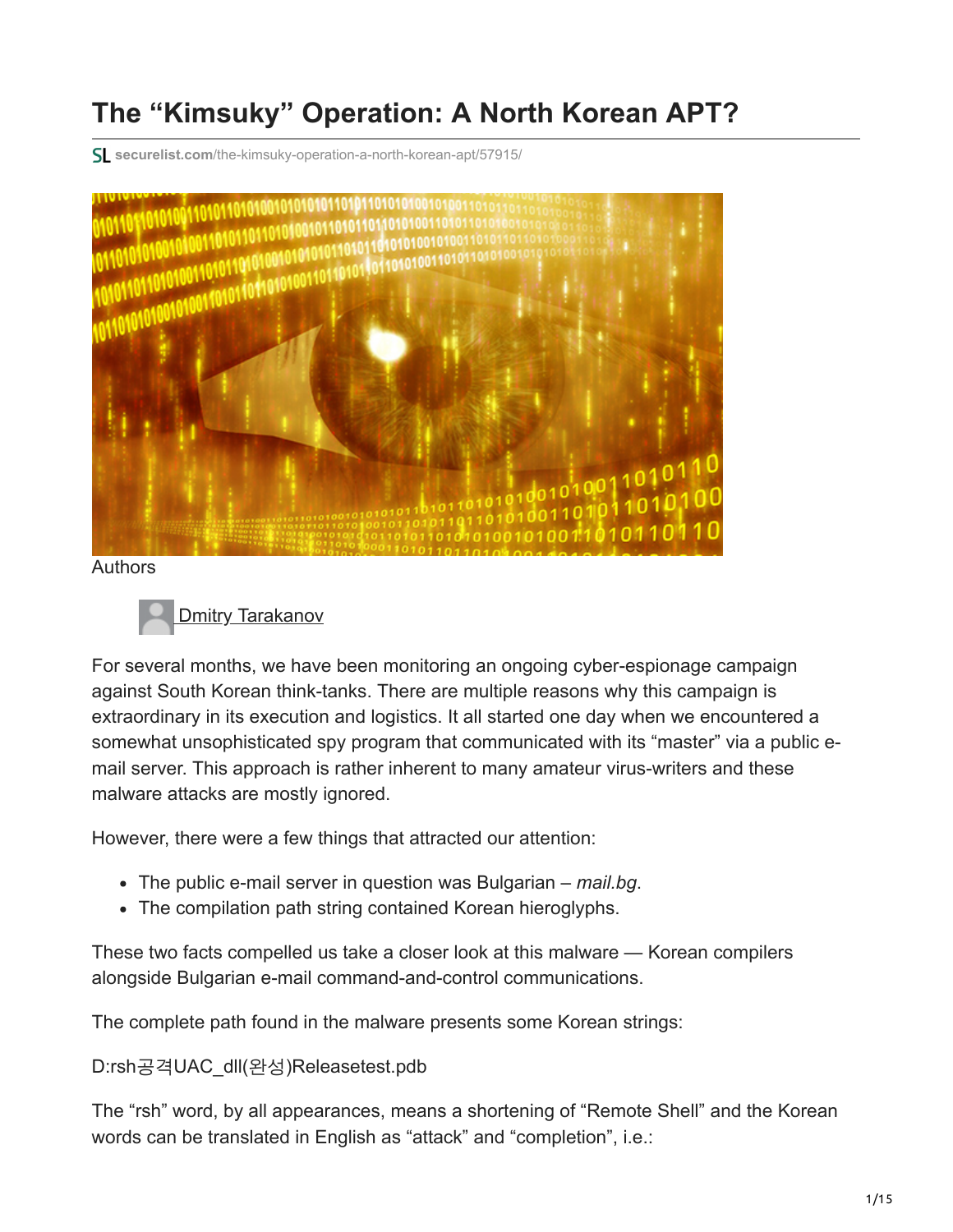Although the full list of victims remains unknown, we managed to identify several targets of this campaign. According to our technical analysis, the attackers were interested in targeting following organizations".

#### The Sejong Institute

*The Sejong Institute is a non-profit private organization for public interest and a leading think tank in South Korea, conducting research on national security strategy, unification strategy, regional issues, and international political economy.*

#### Korea Institute For Defense Analyses (KIDA)

*KIDA is a comprehensive defense research institution that covers a wide range of defenserelated issues. KIDA is organized into seven research centers: the Center for Security and Strategy; the Center for Military Planning; the Center for Human Resource Development; the Center for Resource Management; the Center for Weapon Systems Studies; the Center for Information System Studies; and the Center for Modeling and Simulation. KIDA also has an IT Consulting Group and various supporting departments. KIDA's mission is to contribute to rational defense policy-making through intensive and systematic research and analysis of defense issues.*

#### Ministry of Unification

*The Ministry of Unification is an executive department of the South Korean government responsible for working towards the reunification of Korea. Its major duties are: establishing North Korea Policy, coordinating inter-Korean dialogue, pursuing inter-Korean cooperation and educating the public on unification.*

#### Hyundai Merchant Marine

*Hyundai Merchant Marine is a South Korean logistics company providing worldwide container shipping services.*

Some clues also suggest that computers belonging to *"The supporters of Korean Unification"* (http://www.unihope.kr/) were also targeted. Among the organizations we counted, 11 are based in South Korea and two entities reside in China.

Partly because this campaign is very limited and highly targeted, we have not yet been able to identify how this malware is being distributed. The malicious samples we found are the early stage malware most often delivered by spear-phishing e-mails.

# **Infecting a system**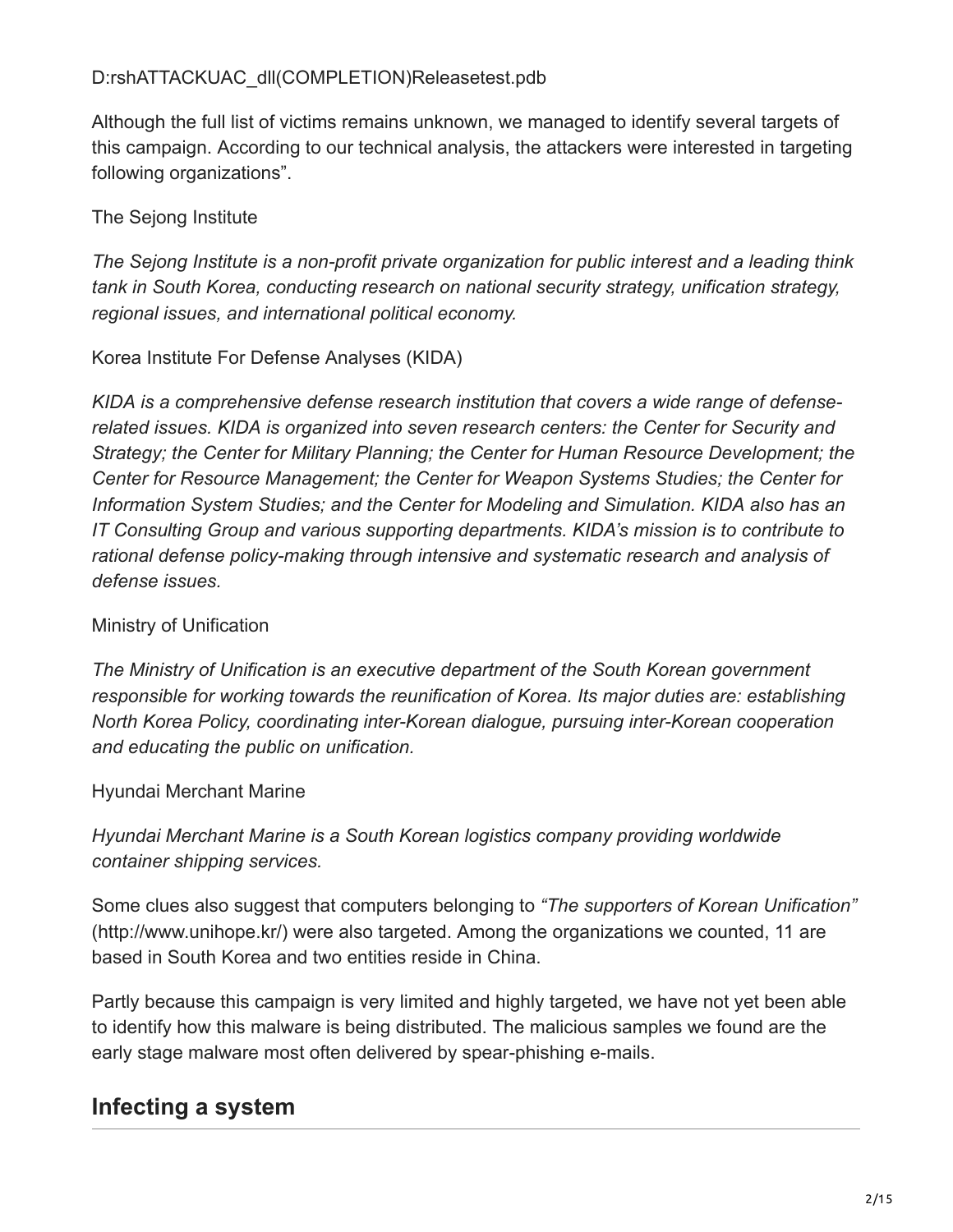The initial Trojan dropper is a Dynamic Link Library functioning as a loader for further malware. It does not maintain exports and simply delivers another encrypted library maintained in its resource section. This second library performs all the espionage functionality.

When running on Windows 7, the malicious library uses the Metasploit Framework's opensource code Win7Elevate to inject malicious code into *explorer.exe*. In any case, be it Windows 7 or not, this malicious code decrypts its spying library from resources, saves it to disk with an apparently random but hardcoded name, for example, *~DFE8B437DD7C417A6D.TMP*, in the user's temporary folder and loads this file as library.

This next stage library copies itself into the *System32* directory of the Windows folder after the hardcoded file name — either *KBDLV2.DLL or AUTO.DLL*, depending on the malware sample. Then the service is created for the service dll. Service names also can differ from version to version; we discovered the following names — *DriverManage, WebService* and *WebClientManager*. These functions assure malware persistence in a compromised OS between system reboots.

At this stage, the malware gathers information about the infected computer. This includes an output of the *systeminfo* command saved in the file *oledvbs.inc* by following the hardcoded path: *C:Program FilesCommon FilesSystemOle DBoledvbs.inc*. There is another function called – the malware creates a string containing computer and user names but this isn't used anywhere. By all appearances, this is a mistake by the malware author. Later on, we will come to a function where such a string could be pertinent but the malware is not able to find this data in the place where it should be. These steps are taken only if it's running on an infected system for the first time. At system startup, the malicious library performs spying activities when it confirms that it is loaded by the generic *svchost.exe* process.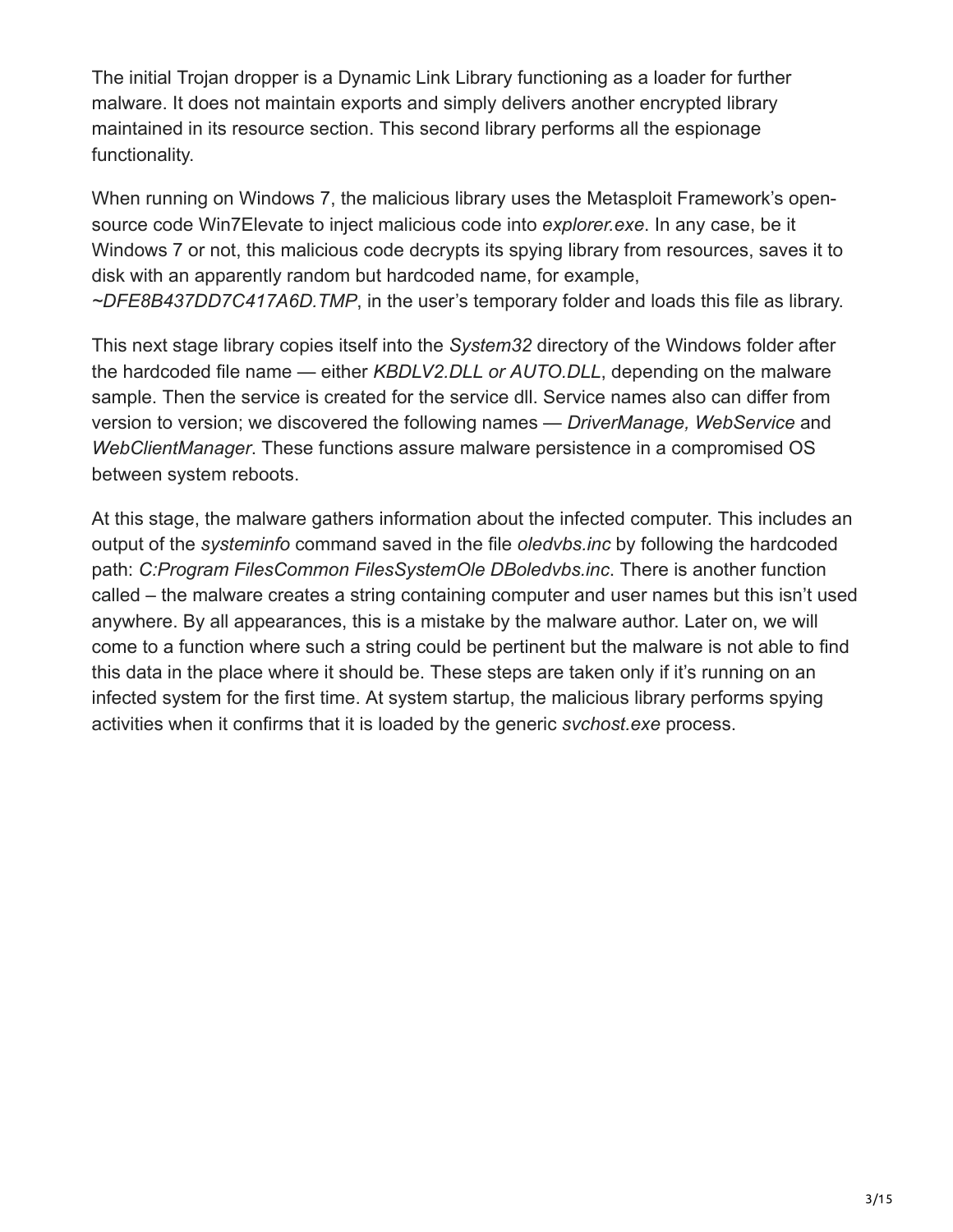

# **Spying modules**

There are a lot of malicious programs involved in this campaign but, strangely, they each implement a single spying function. Besides the basic library (*KBDLV2.DLL / AUTO.DLL*) that is responsible for common communication with its campaign master, we were able to find modules performing the following functions:

- Keystroke logging
- Directory listing collection
- HWP document theft
- Remote control download and execution
- Remote control access

### **Disabling firewall**

At system startup, the basic library disables the system firewall and any AhnLab firewall (a South Korean security product vendor) by zeroing out related values in registry: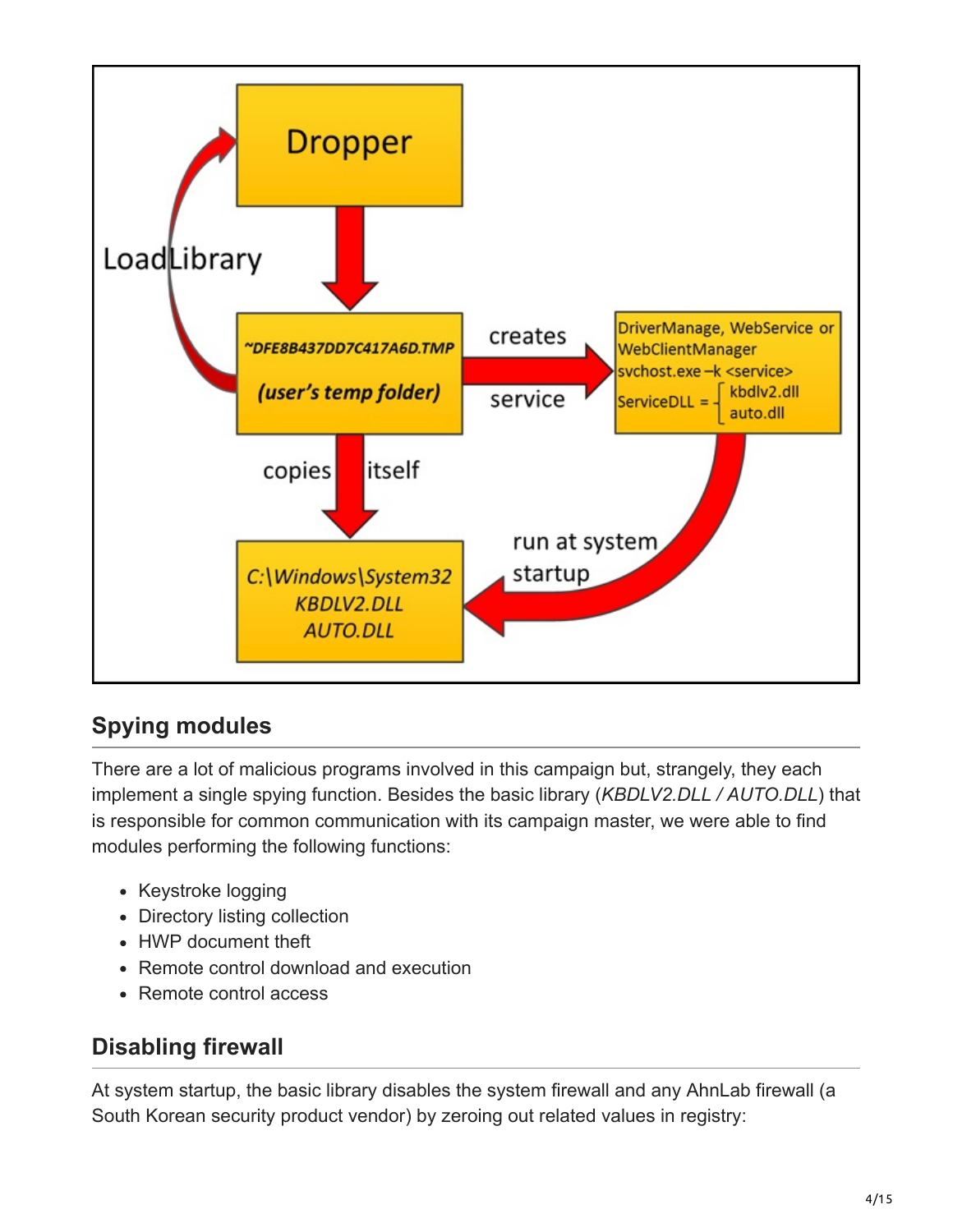- 1 SYSTEMCurrentControlSetServicesSharedAccessParameters
- 2 FirewallPolicyStandardProfile
- 3  $EnableFirewall = 0$
- 4 SYSTEMCurrentControlSetServicesSharedAccessParameters
- 5 FirewallPolicyPublicProfile
- 6  $EnableFirewall = 0$
- 7 HKLMSOFTWAREAhnLabV3IS2007InternetSec
- 8 FWRunMode = 0
- 9 HKLMSOFTWAREAhnlabV3IS80is
- 10  $fwmode = 0$

It also turns off the Windows Security Center service to prevent alerting the user about the disabled firewall.

It is not accidental that the malware author has singled out AhnLab's security product. During our [Winnti research](https://securelist.com/winnti-more-than-just-a-game/37029/), we learnt that one of the Korean victims was severely criticized by South Korean regulators for using foreign security products. We do not know for sure how this criticism affected other South Korean organizations, but we do know that many South Korean organizations install AhnLab security products. Accordingly, these attackers don't even bother evading foreign vendors' products, because their targets are solely South Korean.

Once the malware disables the AhnLab firewall, it checks whether the file *taskmgr.exe* is located in the hardcoded *C:WINDOWS* folder. If the file is present, it runs this executable. Next, the malware loops every 30 minutes to report itself and wait for response from its operator.

# **Communications**

Communication between bot and operator flows through the Bulgarian web-based free email server (*mail.bg*). The bot maintains hardcoded credentials for its e-mail account. After authenticating, the malware sends e-mails to another specified e-mail address, and reads emails from the inbox. All these activities are performed via the "mail.bg" web-interface with the use of the system Wininet API functions. From all the samples that we managed to obtain, we extracted the following email accounts used in this campaign: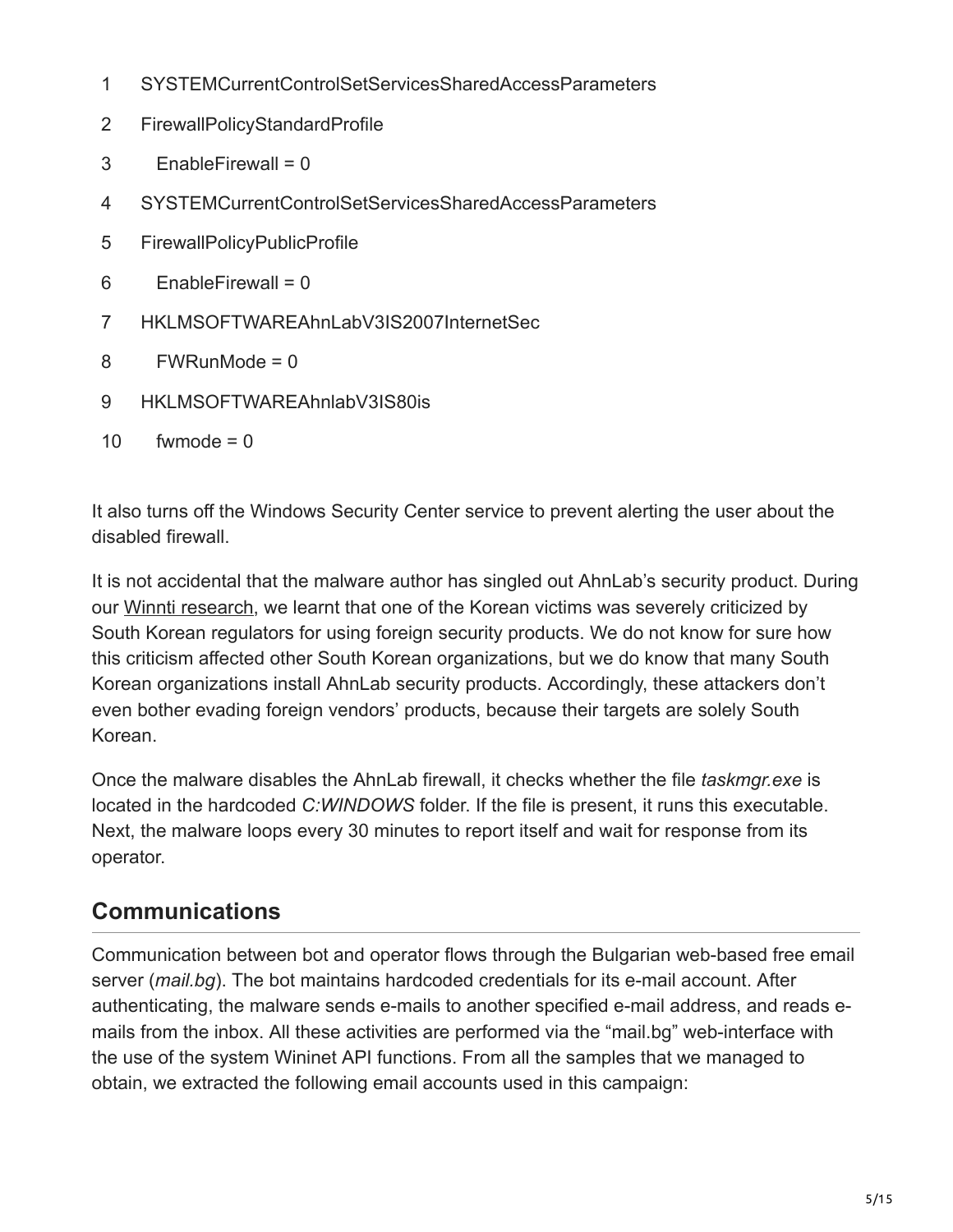- 1 beautifl@mail.bg
- 2 ennemyman@mail.bg
- 3 fasionman@mail.bg
- 4 happylove@mail.bg
- 5 lovest000@mail.bg
- 6 monneyman@mail.bg
- 7 sportsman@mail.bg
- 8 veryhappy@mail.bg

Here are the two "master" email addresses to which the bots send e-mails on behalf of the above-mentioned accounts. They report on status and transmit infected system information via attachments:

- 1 iop110112@hotmail.com
- 2 rsh1213@hotmail.com

### **Regular reporting**

To report infection status, the malware reads from *C:Program FilesCommon FilesSystemOle DBoledvbs.inc* which contains the *systeminfo* command output. If the file exists, it is deleted after reading.

Then, it reads user-related info from the file *sqlxmlx.inc* in the same folder (we can see strings referencing to "UserID" commentary in this part of the code). But this file was never created. As you recall, there is a function that should have collected this data and should have saved it into this *sqlxmlx.inc* file. However, on the first launch, the collected user information is saved into "*xmlrwbin.inc"*. This effectively means that the malware writer mistakenly coded the bot to save user information into the wrong file. There is a chance for the mistaken code to still work — user information could be copied into the send information heap. But not in this case – at the time of writing, the gathered user information variable which should point to the *xmlrwbin.inc* filename has not yet been initialized, causing the file write to fail. We see that *sqlxmlx.inc* is not created to store user information.

Next, the intercepted keystrokes are read from the file and sent to the master. Keystrokes are logged and kept in an ordinary and consistent format in this file – both the names of windows in which keys were typed and the actual sequence of keyboard entry. This data is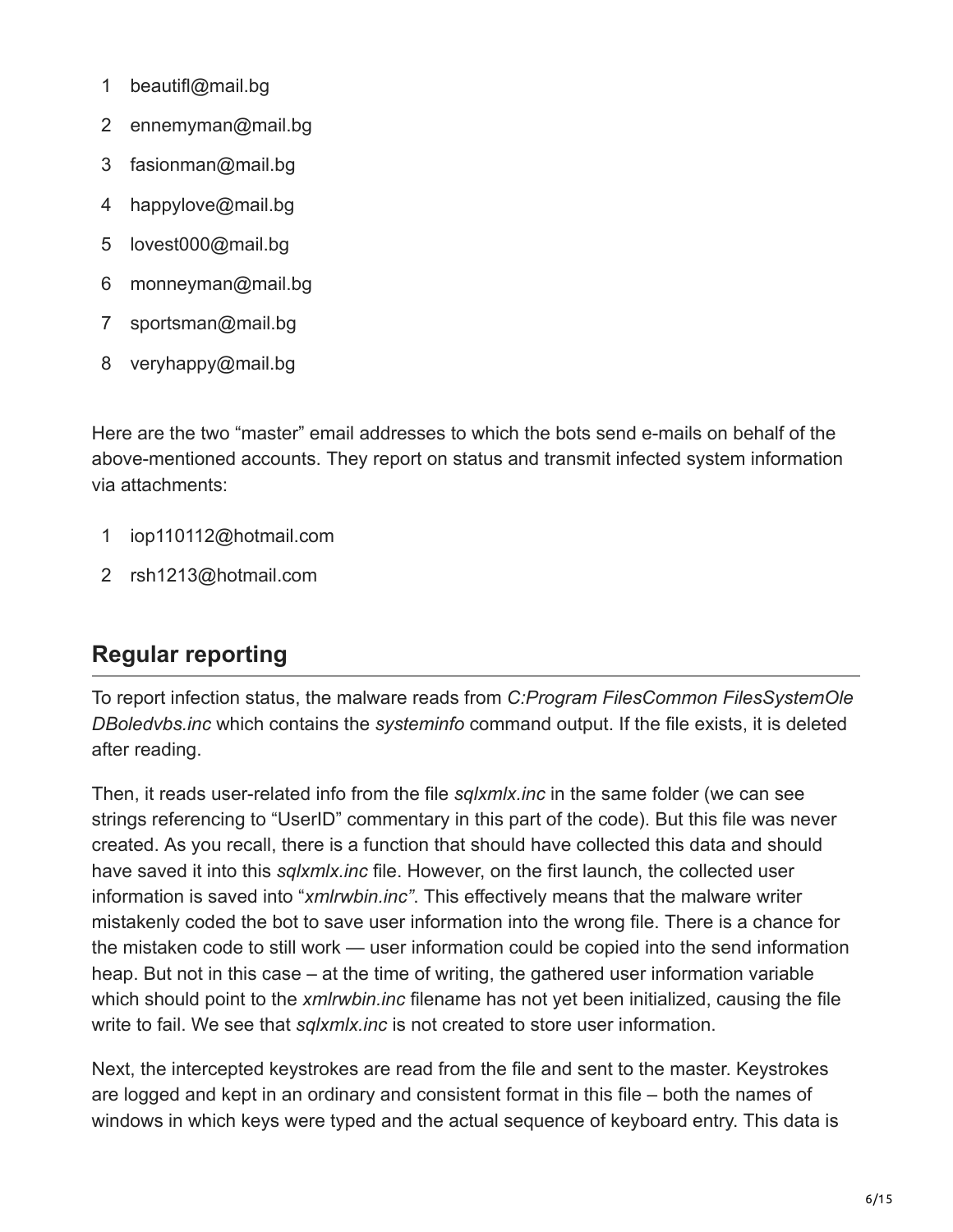found in the file *C:Program FilesCommon FilesSystemOle DBmsolui80.inc* created by the external key logger module.

All this data is merged in one file *xmlrwbin.inc,* which is then encrypted with RC4. The RC4 key is generated as an MD5 hash of a randomly generated 117-bytes buffer. To be able to decipher the data, the attacker should certainly know either the MD5 hash or the whole buffer content. This data is also sent, but RSA encrypted. The malware constructs a 1120 bit public key, uses it to encrypt the 117-bytes buffer. The malware then concatenates all the data to be sent as a 128-bytes block. The resulting data is saved in *C:Program FilesCommon FilesSystemOle DB* to a file named according to the following format:

"<system time>\_<account at Bulgarian email server>.txt", for example, "08191757\_beautifl@mail.bg.txt".

The file is then attached to an e-mail and sent to the master's e-mail account. Following transmission, it is immediately deleted from the victim system.

# **Getting the master's data**

The malware also retrieves instructions from the mail server. It checks for mails in its Bulgarian e-mail account with a particular subject tag. We have identified several "subject tags" in the network communication: *Down\_0*, *Down\_1, Happy\_0, Happy\_2* and *ddd\_3*. When found and the e-mail maintains an attachment, the malware downloads this attachment and saves it with filename "*msdaipp.cnt"* in *C:Program FilesCommon FilesSystemOle DB*. The attacker can send additional executables in this way. The executables are RC4 encrypted and then attached. The key for decryption is hardcoded in the malicious samples. It's interesting that the same "*rsh!@!#*" string is maintained across all known samples and is used to generate RC4 keys. As described earlier, the malware computes the MD5 of this string and uses the hash as its RC4 key to decrypt the executable. Then, the plain executable is dropped onto disk as "*sqlsoldb.exe"* and run, and then moved to the *C:Windows* folder with the file name *"taskmgr.exe"*. The original e-mail and its attachment are then deleted from the Bulgarian e-mail inbox.

# **Key logger**

The additional key logger module is not very complex — it simply intercepts keystrokes and writes typed keys into *C:Program FilesCommon FilesSystemOle DBmsolui80.inc,* and also records the active window name where the user pressed keys. We saw this same format in the [Madi malware.](http://www.kaspersky.com/about/news/virus/2012/kaspersky_lab_and_seculert_announce_madi_a_newly_discovered_cyber_espionage_campaign_in_the_middle_east) There is also one key logger variant that logs keystrokes into *C:WINDOWSsetup.log*.

### **Directory listing collector**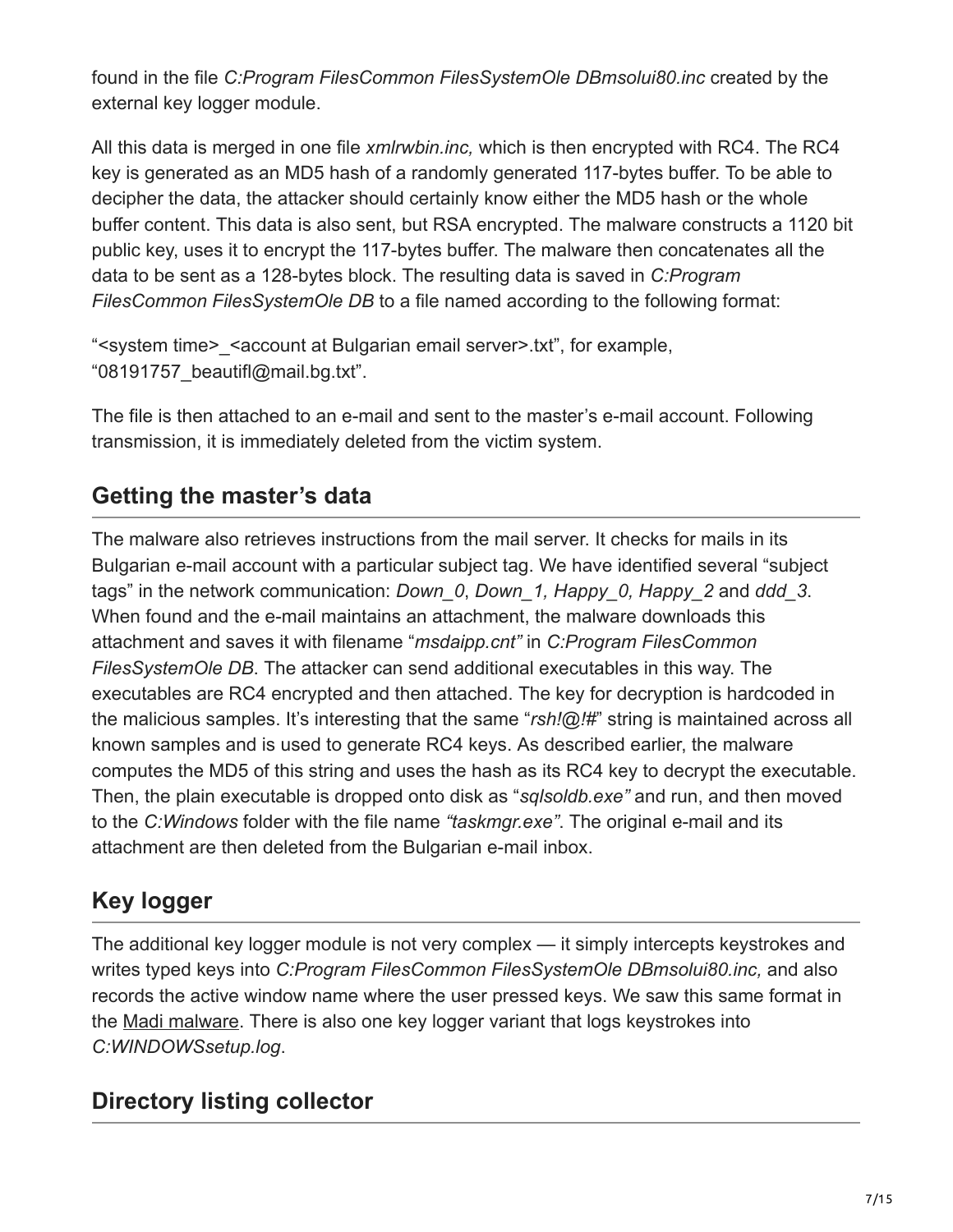The next program sent to victims enumerates all the drives on the infected system and executes the following command on them:

dir <drive letter>: /a /s /t /-c

In practice, this command is written to *C:WINDOWSmsdatt.bat* and executed with output redirected to *C:WINDOWSmsdatl3.inc*. As a result, the latter maintains a listing of all files in all the folders on the drive. The malware later reads that data and appends it to content of the file *C:Program FilesCommon FilesSystemOle DBoledvbs.inc*. At this point, "*oledvbs.inc* "already stores *systeminfo* output.

It's interesting that one sample of the directory listing collector was infected with the infamous "Viking" virus of Chinese origin. Some of this virus' modifications were wandering in the wild for years and its authors or operators would never expect to see it end up in a clandestine APT-related spying tool. For the attackers, this is certainly a big failure. Not only does the original spying program have marks of well-known malware that can be detected by antimalware products; moreover the attackers are revealing their secret activities to cybercriminal gangs. However, by all appearances, the attackers noticed the unwanted addition to their malware and got rid of the infection. This was the only sample bearing the Viking virus.

Due to expensive work of malware with variety of additional files, it's not out of place to show these "relationships" in a diagram: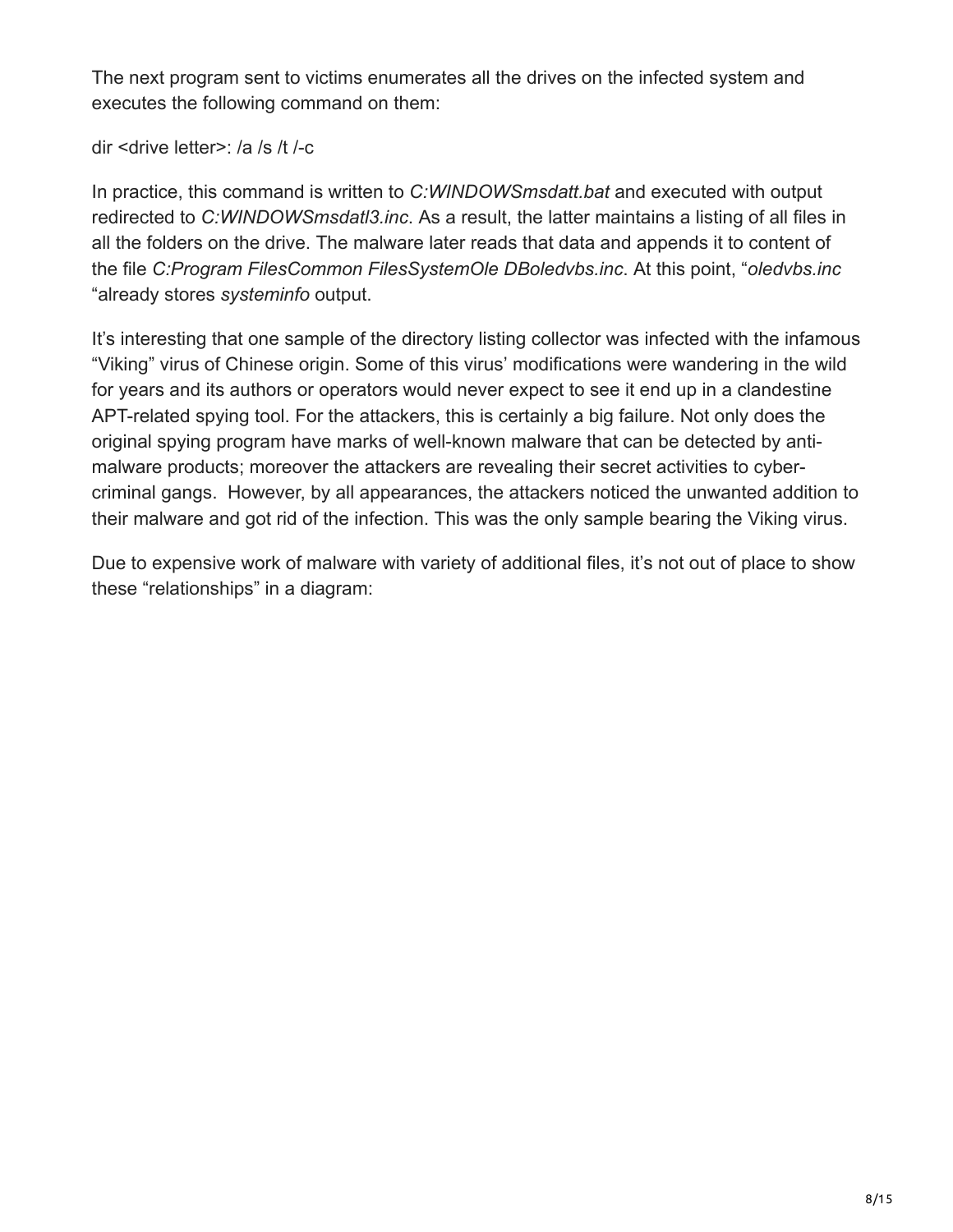

### **HWP document stealer**

This module intercepts HWP documents on an infected computer. The HWP file format is similar to Microsoft Word documents, but supported by Hangul, a South Korean word processing application from the Hancom Office bundle. Hancom Office is widely used in South Korea. This malware module works independently of the others and maintains its own Bulgarian e-mail account. The account is hardcoded in the module along with the master's email to which it sends intercepted documents. It is interesting that the module does not search for all the HWP files on infected computer, but reacts only to those that are opened by the user and steals them. This behavior is very unusual for a document-stealing component and we do not see it in other malicious toolkits.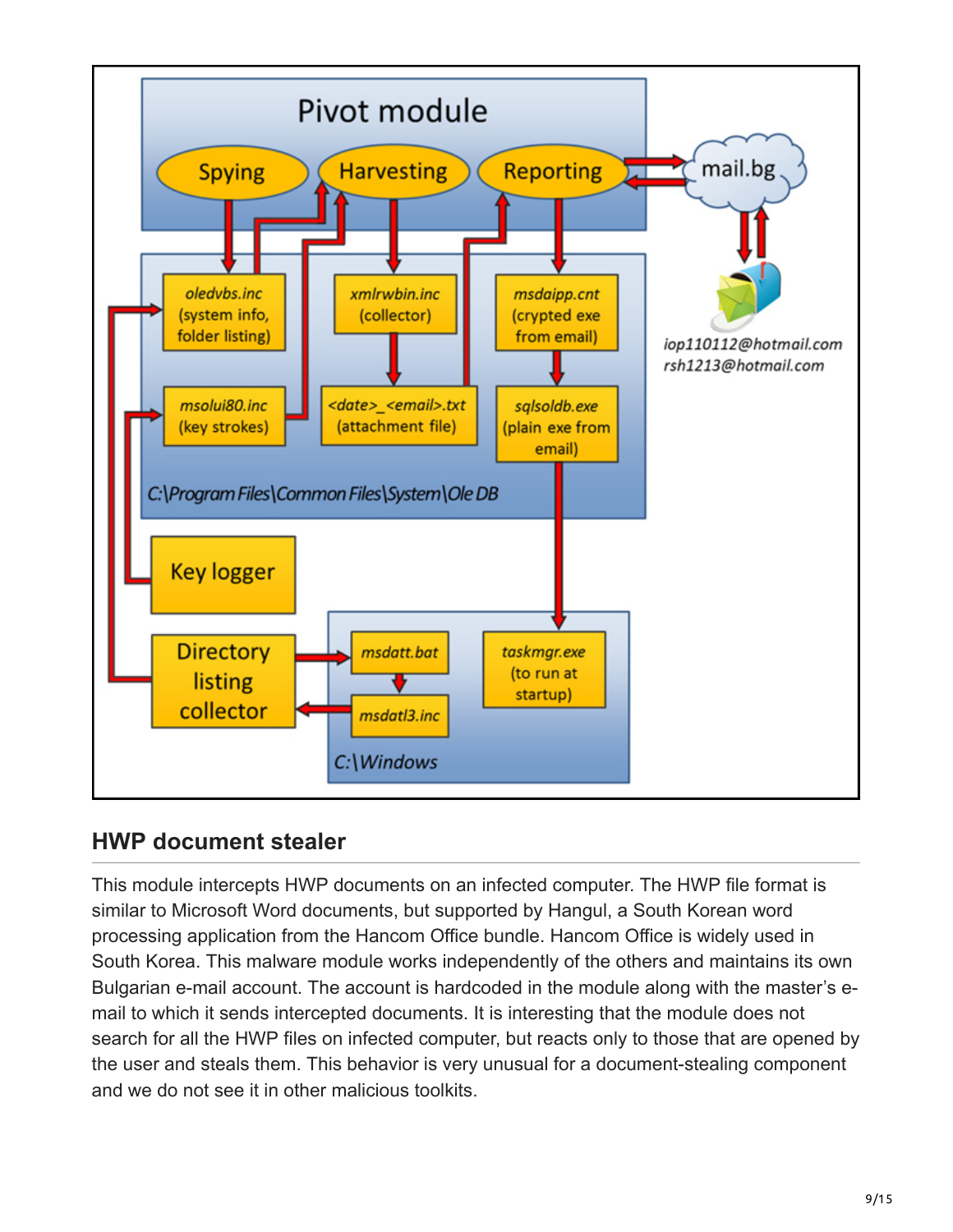The program copies itself as *<Hangul full path>HncReporter.exe* and changes the default program association in the registry to open HWP documents. To do so, it alters following registry values:

- 1 HKEY\_CLASSES\_ROOTHwp.Document.7shellopencommand
- 2 or
- 3 HKEY\_CLASSES\_ROOTHwp.Document.8shellopencommand

By default, there is the registry setting *"<Hangul full path>Hwp.exe" "%1"* associating Hangul application "*Hwp.exe"* with .HWP documents. But the malicious program replaces this string with the following: *"<Hangul full path>HncReporter.exe " "%1"*. So, when the user is opening any .HWP document, the malware program itself is executed to open the .HWP document. Following this registry edit, any opened .HWP document is read and sent as an e-mail attachment with the subject "*Hwp*" to the attackers. After sending, the malware executes the real Hangul word processing application "*Hwp.exe"* to open the .HWP document as the user intended. The means the victim most likely will not notice the theft of the .HWP file. The module's sending routine depends on the following files in *C:Program FilesCommon FilesSystemOle DB* folder: *xmlrwbin.inc, msdaipp.cnt, msdapml.cnt, msdaerr.cnt, msdmeng.cnt* and *oledjvs.inc*.

#### **Remote control module downloader**

An extra program is dedicated exclusively to download attachments out of incoming e-mails with a particular subject tag. This program is similar to the pivot module but with reduced functionality: it maintains the hardcoded Bulgarian e-mail account, logs in, reads incoming emails and searches for the special subject tag "*Team*". When found, it loads the related attachment, drops it onto the hard drive as *C:Program FilesCommon FilesSystemOle DBtaskmgr.exe* and executes. This particular executable arrives without any encryption.

### **Remote control module**

It is also interesting that the malware author did not custom develop a backdoor program. Instead, the author modified TeamViewer client version 5.0.9104. The initial executable pushed by attackers in e-mails related to the remote control module consists of three more executables. Two of them are Team Viewer components themselves, and another is some sort of backdoor loader. So, the dropper creates three files in the *C:WindowsSystem32* directory: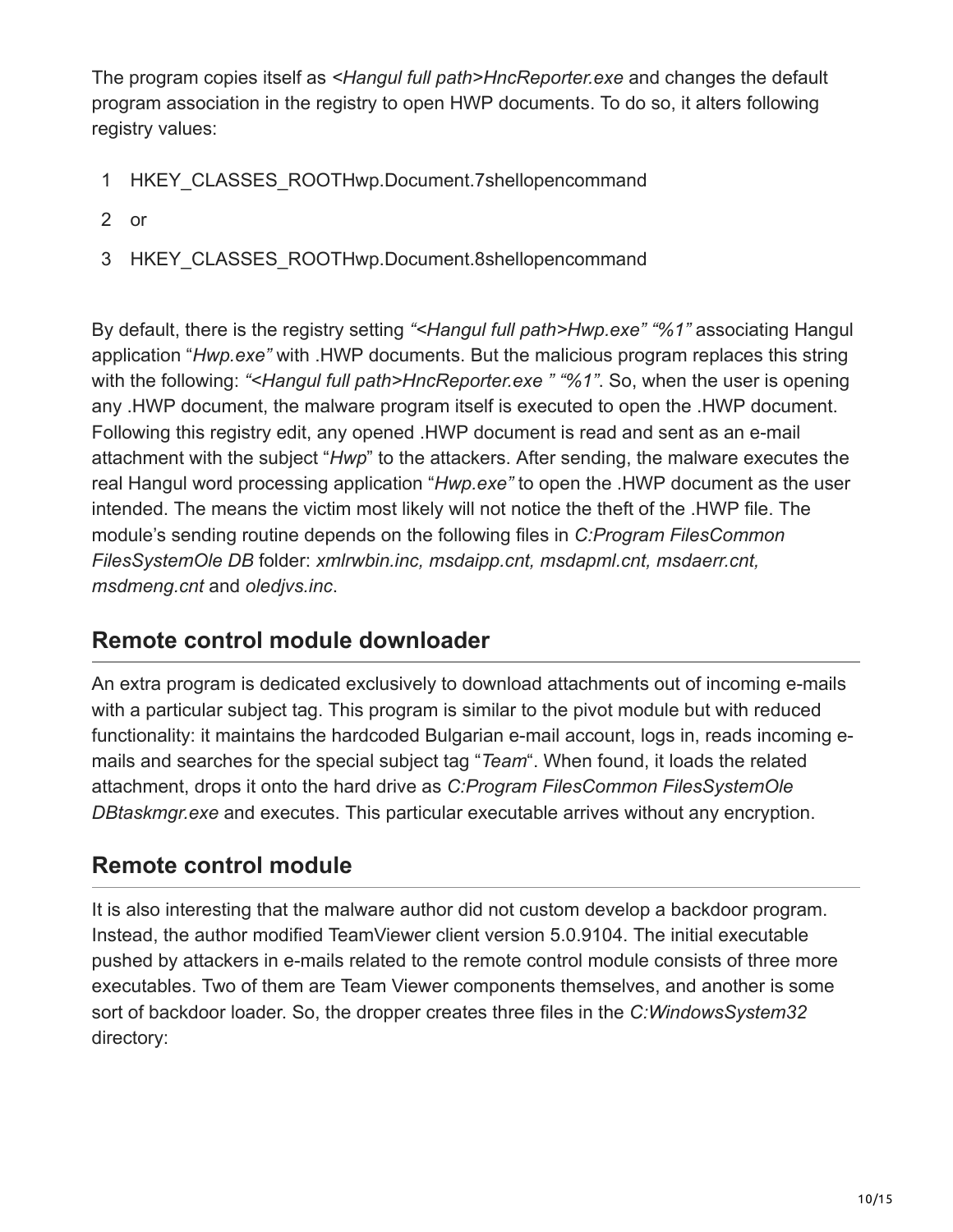- 1 netsvcs.exe - the modified Team Viewer client;
- 2 netsvcs\_ko.dll resources library of Team Viewer client;
- 3 vcmon.exe installer/starter;

and creates the service "*Remote Access Service*", adjusted to execute *C:WindowsSystem32vcmon.exe* at system startup. Every time the *vcmon.exe* is executed, it disables AhnLab's firewall by zeroing out following registry values:

- 1 HKLMSOFTWAREAhnLabV3 365 ClinicInternetSec
- 2  $UseFw = 0$
- 3 Uselps  $= 0$

Then, it modifies the Team Viewer registry settings. As we said, the Team Viewer components used in this campaign are not the original ones. They are slightly modified. In total, we found two different variants of changed versions. The malware author replaced all the entries of "*Teamviewer*" strings in Team Viewer components. In the first case with the "*Goldstager*" string and with the string "*Coinstager*" in the second. TeamViewer client registry settings are then *HKLMSoftwareGoldstagerVersion5* and *HKLMSoftwareCoinstagerVersion5* correspondingly. The launcher sets up several registry values that control how the remote access tool will work. Among them is *SecurityPasswordAES*. This parameter represents a hash of the password with which a remote user has to connect to Team Viewer client. This way, the attackers set a pre-shared authentication value. After that, the starter executes the very Team Viewer client *netsvcs.exe*.

### **Who's Kim?**

It's interesting that the drop box mail accounts *iop110112@hotmail.com* and *rsh1213@hotmail.com* are registered with the following "kim" names: *kimsukyang* and *"Kim asdfa"*.

Of course, we can't be certain that these are the real names of the attackers. However, the selection isn't frequently seen. Perhaps it also points to the suspected North Korean origin of attack. Taking into account the profiles of the targeted organizations — South Korean universities that conduct researches on international affairs, produce defense policies for government, national shipping company, supporting groups for Korean unification — one might easily suspect that the attackers might be from North Korea.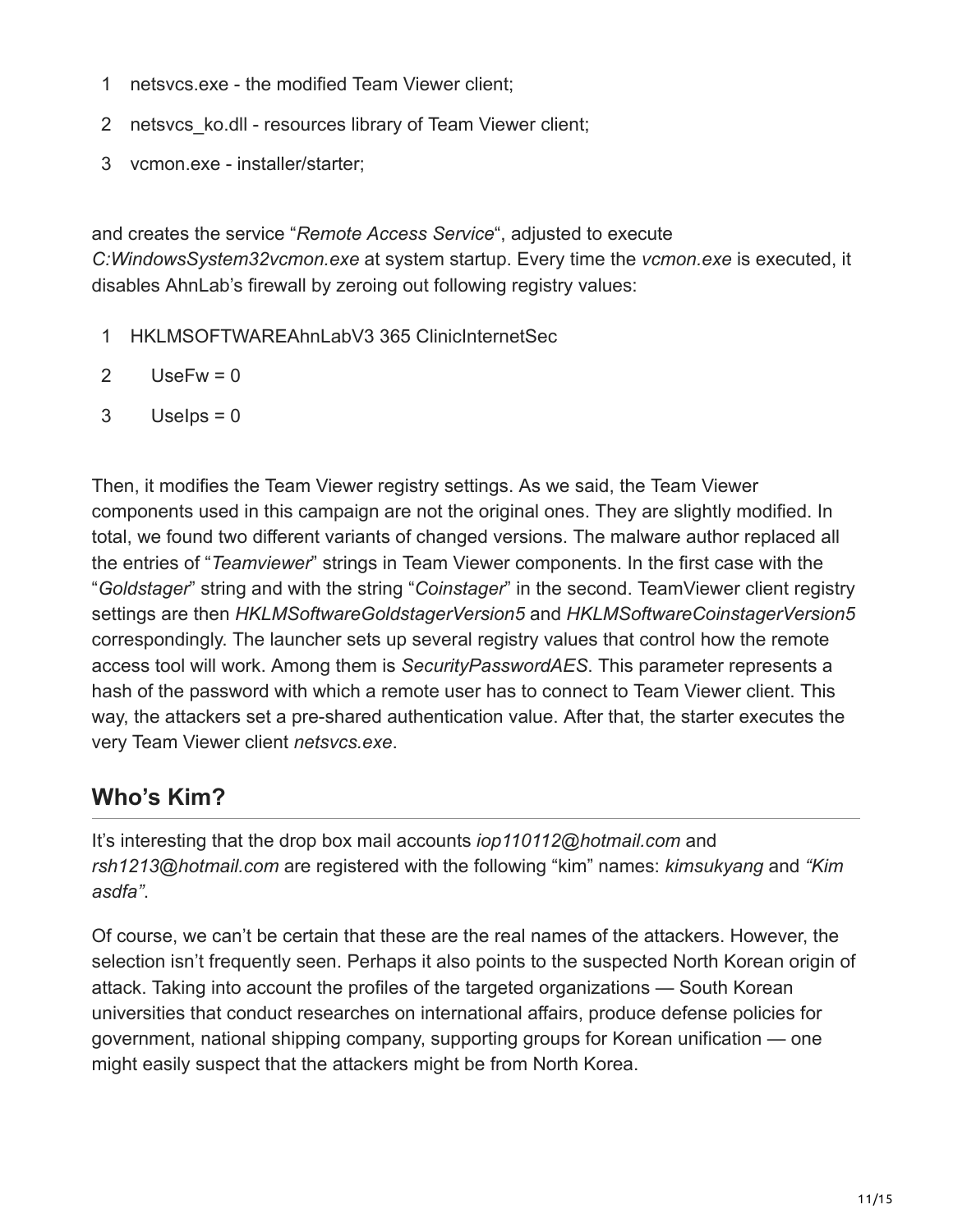The targets almost perfectly fall into their sphere of interest. On the other hand, it is not that hard to enter arbitrary registration information and misdirect investigators to an obvious North Korean origin. It does not cost anything to concoct fake registration data and enter *kimsukyang* during a Hotmail registration. We concede that this registration data does not provide concrete, indisputable information about the attackers.

However, the attackers' IP-addresses do provide some additional clues. During our analysis, we observed ten IP-addresses used by the Kimsuky operators. All of them lie in ranges of the Jilin Province Network and Liaoning Province Network, in China.



No other IP-addresses have been uncovered that would point to the attackers' activity and belong to other IP-ranges. Interestingly, the ISPs providing internet access in these provinces are also believed to maintain lines into North Korea. Finally, this geo-location supports the likely theory that the attackers behind Kimsuky are based in North Korea.

# **Appendix**

Files used by malware:

- 1 %windir%system32kbdlv2.dll
- 2 %windir%system32auto.dll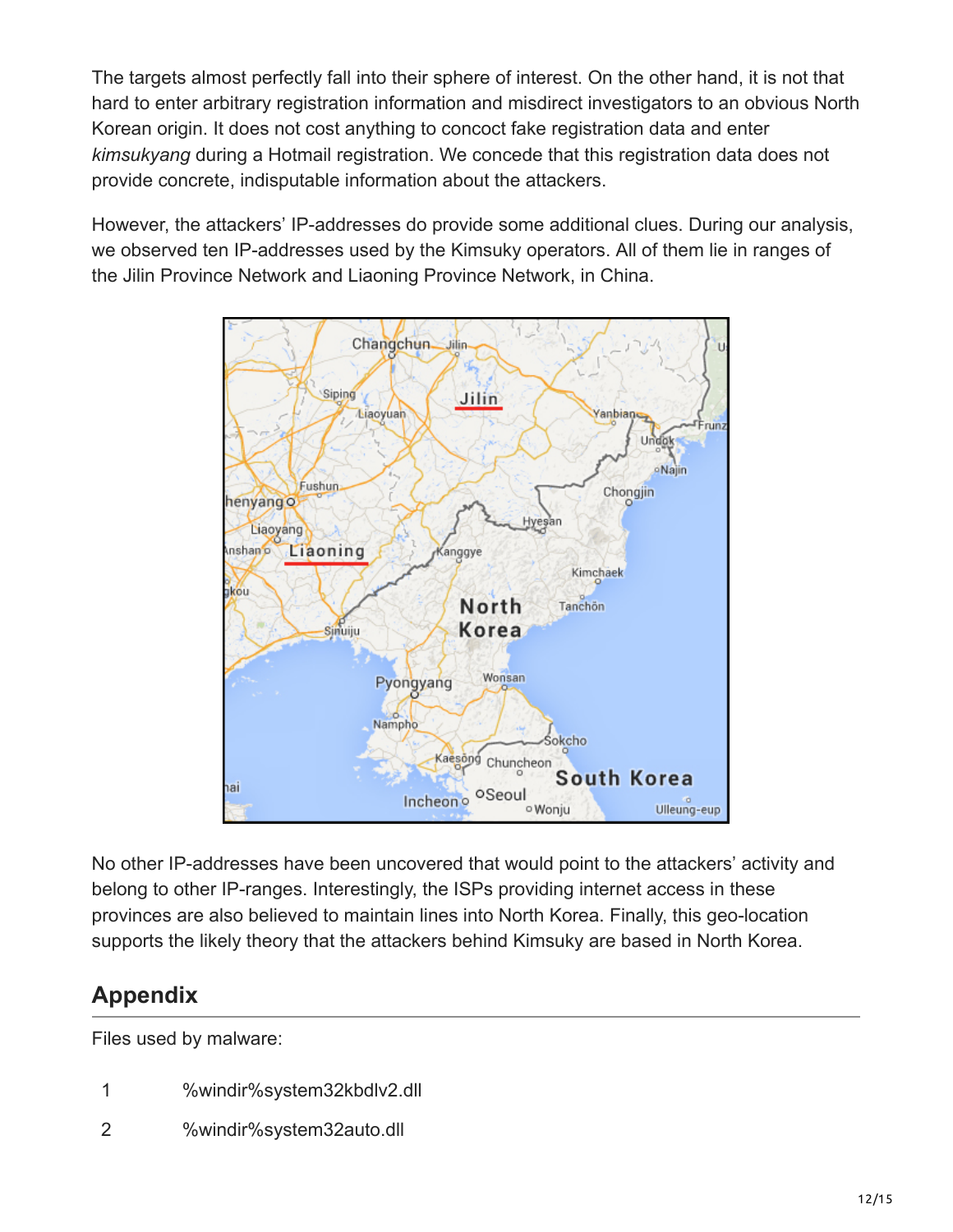- 3 %windir%system32netsvcs.exe
- 4 %windir%system32netsvcs\_ko.dll
- 5 %windir%system32vcmon.exe
- 6 %windir%system32svcsmon.exe
- 7 %windir%system32svcsmon\_ko.dll
- 8 %windir%system32wsmss.exe
- 9 %temp%~DFE8B437DD7C417A6D.TMP
- 10 %temp%~DFE8B43.TMP
- 11 %temp%~tmp.dll
- 12 C:Windowstaskmgr.exe
- 13 C:Windowssetup.log
- 14 C:Windowswinlog.txt
- 15 C:Windowsupdate.log
- 16 C:Windowswmdns.log
- 17 C:Windowsoledvbs.inc
- 18 C:Windowsweoig.log
- 19 C:Windowsdata.dat
- 20 C:Windowssys.log
- 21 C:WindowsPcMon.exe
- 22 C:WindowsGoogle Update.exe
- 23 C:WindowsReadMe.log
- 24 C:Windowsmsdatt.bat
- 25 C:Windowsmsdatl3.inc
- 26 C:Program FilesCommon FilesSystemOle DBmsdmeng.cnt
- 27 C:Program FilesCommon FilesSystemOle DBxmlrwbin.inc
- 28 C:Program FilesCommon FilesSystemOle DBmsdapml.cnt
- 29 C:Program FilesCommon FilesSystemOle DBsqlsoldb.exe
- 30 C:Program FilesCommon FilesSystemOle DBoledjvs.inc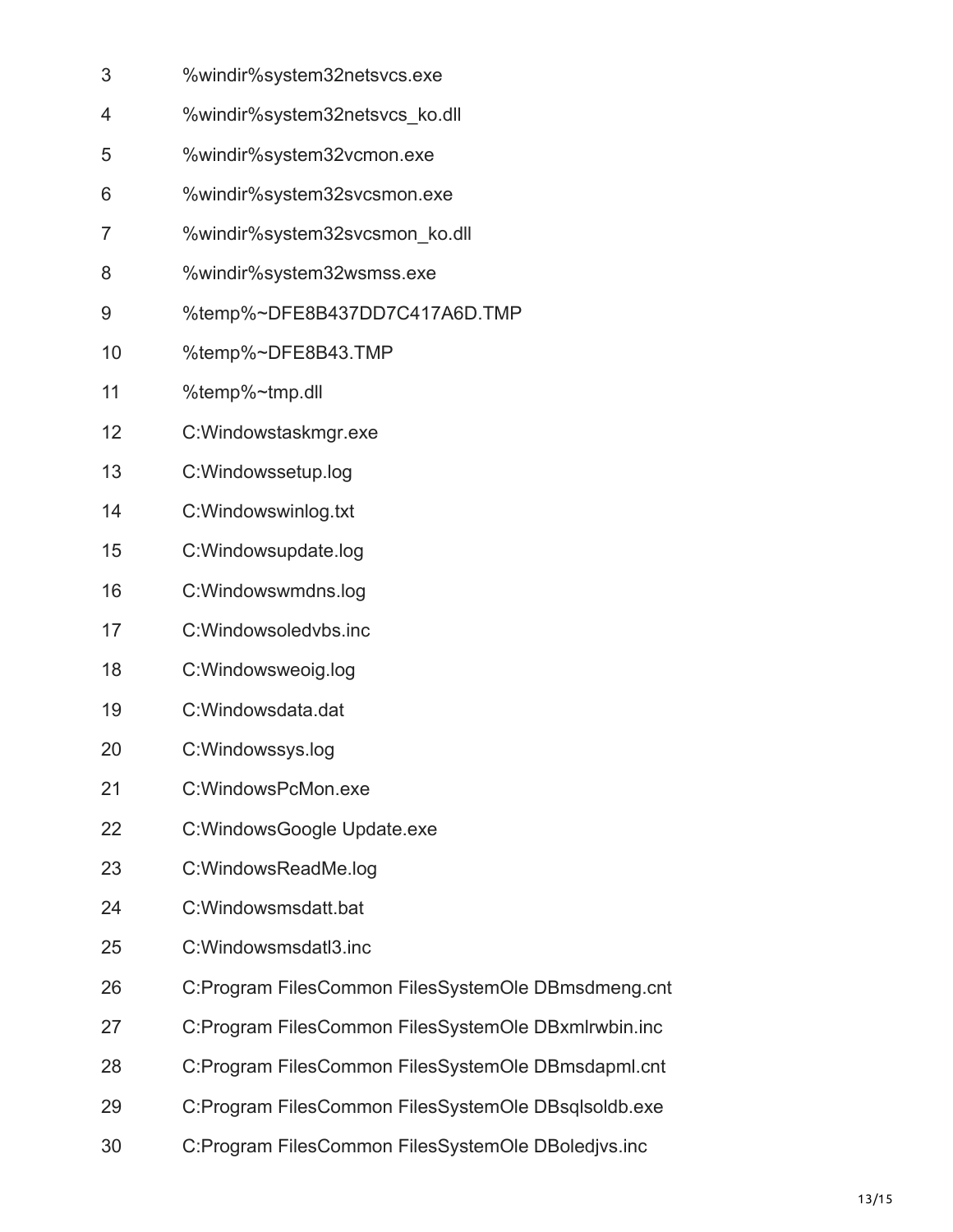| 31 | C:Program FilesCommon FilesSystemOle DBoledvbs.inc  |
|----|-----------------------------------------------------|
| 32 | C:Program FilesCommon FilesSystemOle DBmsolui80.inc |
| 33 | C:Program FilesCommon FilesSystemOle DBmsdaipp.cnt  |
| 34 | C:Program FilesCommon FilesSystemOle DBmsdaerr.cnt  |
| 35 | C:Program FilesCommon FilesSystemOle DBsqlxmlx.inc  |
| 36 | &It Hangul full path> HncReporter.exe               |

#### Related MD5:

| 1  | 3baaf1a873304d2d607dbedf47d3e2b4 |
|----|----------------------------------|
| 2  | 3195202066f026de3abfe2f966c9b304 |
| 3  | 4839370628678f0afe3e6875af010839 |
| 4  | 173c1528dc6364c44e887a6c9bd3e07c |
| 5  | 191d2da5da0e37a3bb3cbca830a405ff |
| 6  | 5eef25dc875cfcb441b993f7de8c9805 |
| 7  | b20c5db37bda0db8eb1af8fc6e51e703 |
| 8  | face9e96058d8fe9750d26dd1dd35876 |
| 9  | 9f7faf77b1a2918ddf6b1ef344ae199d |
| 10 | d0af6b8bdc4766d1393722d2e67a657b |
| 11 | 45448a53ec3db51818f57396be41f34f |
| 12 | 80cba157c1cd8ea205007ce7b64e0c2a |
| 13 | f68fa3d8886ef77e623e5d94e7db7e6c |
| 14 | 4a1ac739cd2ca21ad656eaade01a3182 |
| 15 | 4ea3958f941de606a1ffc527eec6963f |
| 16 | 637e0c6d18b4238ca3f85bcaec191291 |
| 17 | b3caca978b75badffd965a88e08246b0 |
| 18 | dbedadc1663abff34ea4bdc3a4e03f70 |
| 19 | 3ae894917b1d8e4833688571a0573de4 |
| 20 | 8a85bd84c4d779bf62ff257d1d5ab88b |